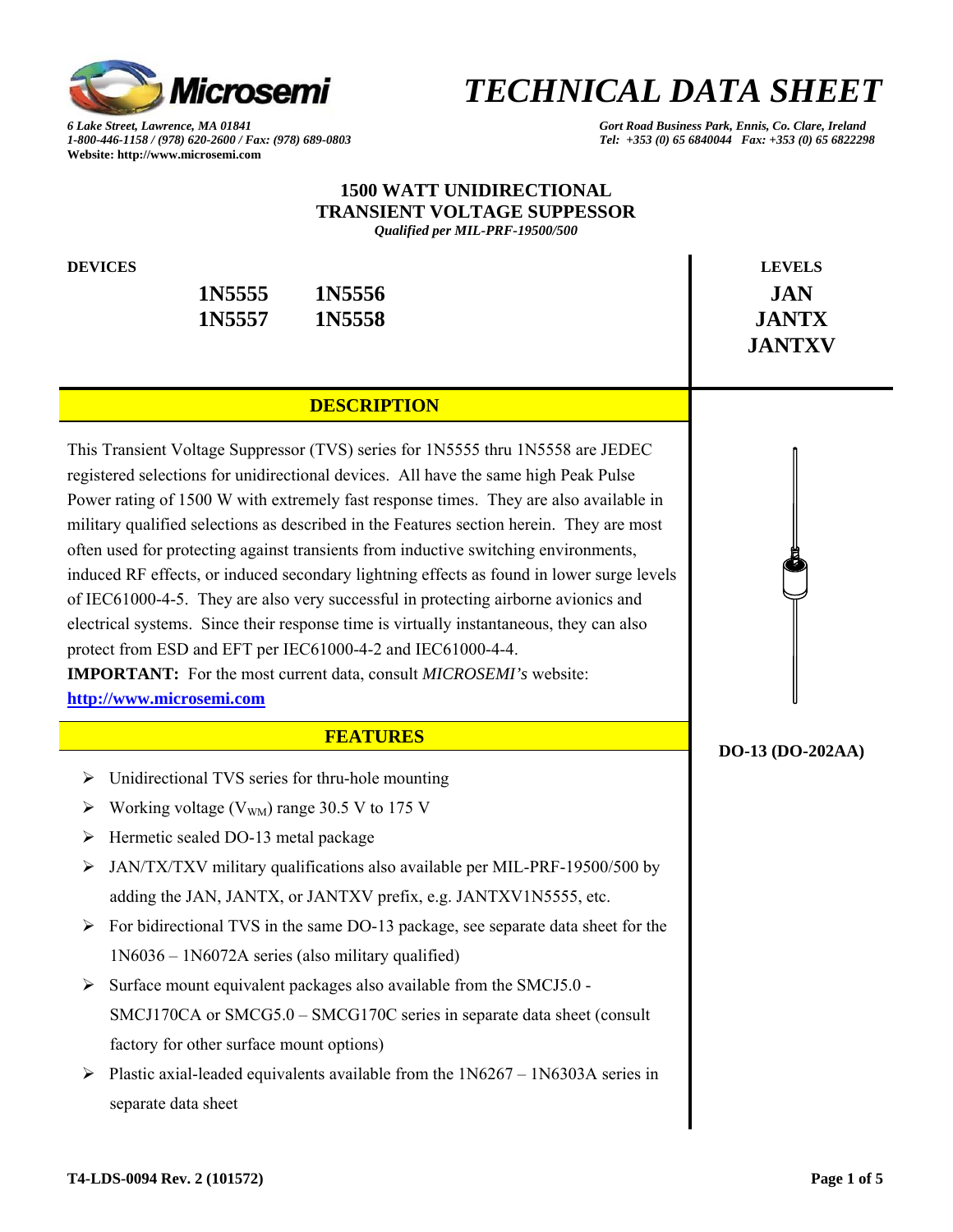

*6 Lake Street, Lawrence, MA 01841 Gort Road Business Park, Ennis, Co. Clare, Ireland 1-800-446-1158 / (978) 620-2600 / Fax: (978) 689-0803 Tel: +353 (0) 65 6840044 Fax: +353 (0) 65 6822298*  **Website: http://www.microsemi.com** 

## **APPLICATIONS / BENEFITS**

- $\triangleright$  Suppresses transients up to 1500 watts  $\omega$  10/1000 µs (see Figure 1)
- $\triangleright$  Clamps transient in less than 100 pico seconds
- ¾ Protection from switching transients and induced RF
- ¾ Protection from ESD and EFT per IEC 61000-4-2 and IEC 61000-4-4
- $\triangleright$  Secondary lightning protection per IEC61000-4-5 with 42 Ohms source impedance:
	- Class 1: 1N5555 to 1N5558

Class 2 & 3: 1N5555 to 1N5557

Class 4: 1N5555 to 1N5556

¾ Secondary lightning protection per IEC61000-4-5 with 12 Ohms source impedance:

Class 1: 1N5555 to 1N5557

Class 2: 1N5555 to 1N5557

 $\triangleright$  Inherently radiation hard as described in Microsemi MicroNote 050

#### **MAXIMUM RATINGS**

- $\triangleright$  1500 Watts for 10/1000 μs with repetition rate of 0.01% or less\* at lead temperature (T<sub>L</sub>) 25°C (see Figs 1, 2, & 4)
- $\triangleright$  Operating & Storage Temperatures: -65° to +175°C
- $\triangleright$  THERMAL RESISTANCE: 50°C/W junction to lead at 0.375 inches (10 mm) from body or 110°C/W junction to ambient when mounted on FR4 PC board with 4  $mm<sup>2</sup>$  copper pads (1oz) and track width 1 mm, length 25 mm
- $\triangleright$  DC Power Dissipation\*: 1 Watt at T<sub>L</sub> = +25°C 3/8" (10 mm) from body (see derating in Fig 3)
- $\triangleright$  Forward surge current: 200 Amps for 8.3ms half-sine wave at T<sub>A</sub> = +25<sup>o</sup>C
- $\triangleright$  Solder Temperatures: 260 ° C for 10 s (maximum)

#### **MECHANICAL AND PACKAGING**

- ¾ CASE: DO-13 (DO-202AA), welded, hermetically sealed metal and glass
- ¾ FINISH: All external metal surfaces are Tin-Lead plated and solderable per MIL-STD-750 method 2026
- ¾ POLARITY: Cathode connected to case and polarity indicated by diode symbol
- $\triangleright$  MARKING: Part number and polarity diode symbol
- $\triangleright$  WEIGHT: 1.4 grams. (Approx)
- ¾ TAPE & REEL option: Standard per EIA-296 (add "TR" suffix to part number)
- $\triangleright$  See package dimension on last page
- \* TVS devices are not typically used for dc power dissipation and are instead operated at or less than their rated standoff voltage

( $V_{WM}$ ) except for transients that briefly drive the device into avalanche breakdown ( $V_{BR}$  to  $V_{C}$  region).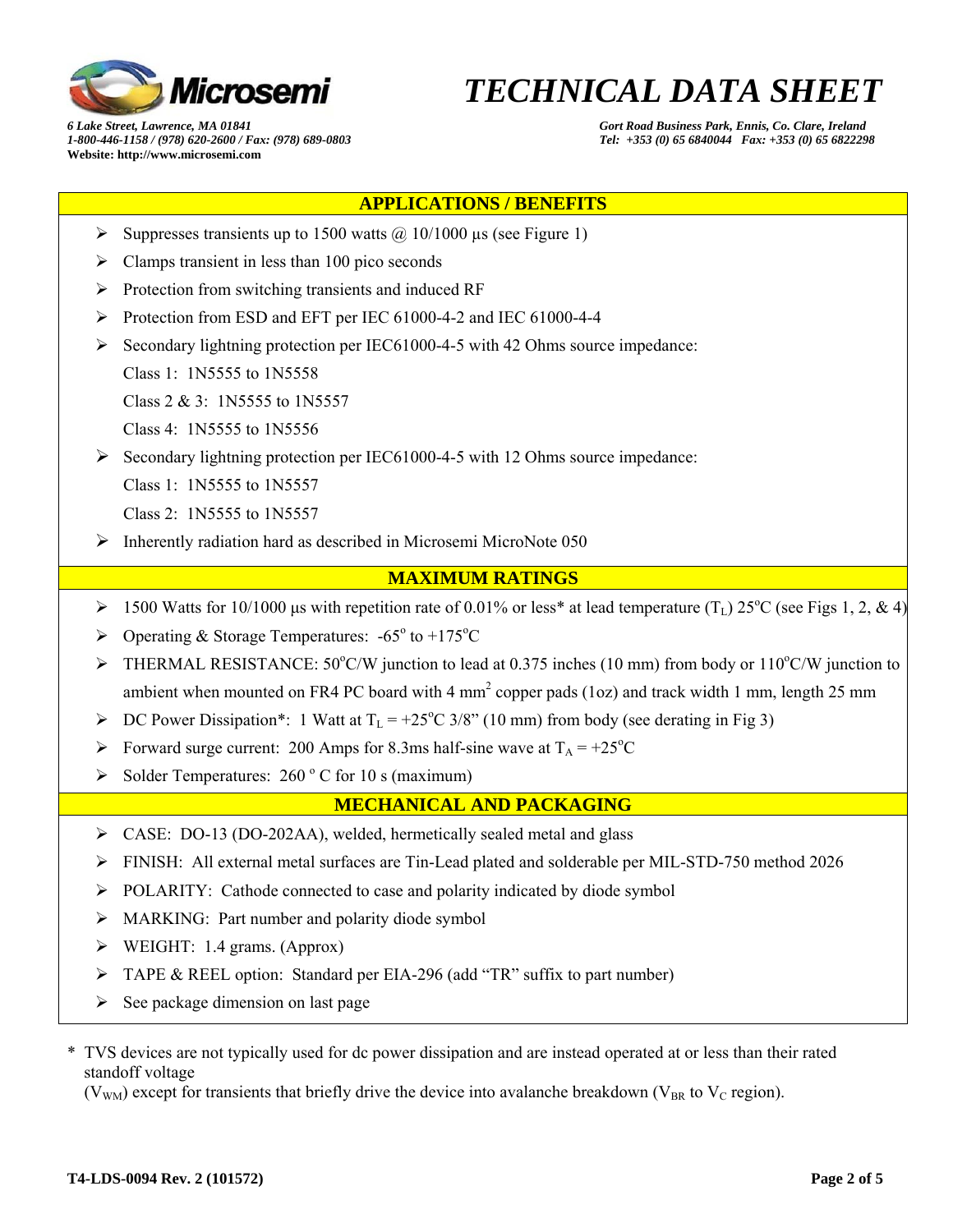

*6 Lake Street, Lawrence, MA 01841 Gort Road Business Park, Ennis, Co. Clare, Ireland 1-800-446-1158 / (978) 620-2600 / Fax: (978) 689-0803 Tel: +353 (0) 65 6840044 Fax: +353 (0) 65 6822298*  **Website: http://www.microsemi.com** 

Þ

| <b>ELECTRICAL CHARACTERISTICS</b>                       |                                                                                 |                                      |                                                          |                                                                              |                                                                      |                                                                              |                                                                            |                                                                                                                  |  |  |  |  |
|---------------------------------------------------------|---------------------------------------------------------------------------------|--------------------------------------|----------------------------------------------------------|------------------------------------------------------------------------------|----------------------------------------------------------------------|------------------------------------------------------------------------------|----------------------------------------------------------------------------|------------------------------------------------------------------------------------------------------------------|--|--|--|--|
| <b>JEDEC</b><br>Type<br><b>Number</b><br>(Notes $1&2$ ) | <b>Minimum</b><br><b>Breakdown</b><br><b>Voltage</b><br>$V_{(BR)}$ @ $I_{(BR)}$ | <b>Test</b><br>Current<br>$I_{(BR)}$ | Rated<br><b>Standoff</b><br>Voltage<br>$\mathbf{V_{WM}}$ | <b>Maximum</b><br>(RMS)<br><b>Reverse</b><br><b>Voltage</b><br>$V_{WM(RMS)}$ | <b>Maximum</b><br><b>Standby</b><br><b>Current</b><br>$I_D @ V_{WM}$ | <b>Maximum</b><br>Peak<br><b>Reverse</b><br><b>Voltage</b><br>$V_C @ I_{PP}$ | <b>Maximum</b><br><b>Peak Pulse</b><br>Current<br>$\mathbf{I}_{\text{PP}}$ | <b>Maximum</b><br><b>Temperature</b><br><b>Coefficient of</b><br>$V_{(BR)} \alpha_{V(BR)}$<br>@1.0 <sub>mA</sub> |  |  |  |  |
|                                                         | $\mathbf{V}$                                                                    | mA                                   | V                                                        | v                                                                            | μA                                                                   | $\mathbf{V}$                                                                 | A                                                                          | $\%$ /°C                                                                                                         |  |  |  |  |
| 1N5555                                                  | 33.0                                                                            | 1.0                                  | 30.5                                                     | 21.5                                                                         |                                                                      | 47.5                                                                         | 32                                                                         | $+.093$                                                                                                          |  |  |  |  |

**NOTE 1**: A TVS is normally selected according to the rated "Standoff Voltage" V<sub>WM</sub> that should be equal to or greater than the dc or continuous peak operating voltage level.

| <b>SYMBOLS &amp; DEFINITIONS</b> |                                                                                                                                                                                                                                                                                                                                        |  |  |  |  |  |  |
|----------------------------------|----------------------------------------------------------------------------------------------------------------------------------------------------------------------------------------------------------------------------------------------------------------------------------------------------------------------------------------|--|--|--|--|--|--|
| <b>Symbol</b>                    | <b>Definition</b>                                                                                                                                                                                                                                                                                                                      |  |  |  |  |  |  |
| $V_{WM}$                         | Standoff Voltage: Applied Reverse Voltage to assure a nonconductive condition. (See Note 1)<br>above.)                                                                                                                                                                                                                                 |  |  |  |  |  |  |
| $V_{(BR)}$                       | Breakdown Voltage: This is the Breakdown Voltage the device will exhibit at $25^{\circ}$ C                                                                                                                                                                                                                                             |  |  |  |  |  |  |
| $V_C$                            | Maximum Clamping Voltage: The maximum peak voltage appearing across the TVS when<br>subjected to the peak pulse current in a one millisecond time interval. The peak pulse voltage is the<br>combination of voltage rise due to both the series resistance and thermal rise and positive<br>temperature coefficient $(\alpha_{V(BR)})$ |  |  |  |  |  |  |
| $I_{PP}$                         | Peak Pulse Current: The peak current during the impulse (See Figure 2)                                                                                                                                                                                                                                                                 |  |  |  |  |  |  |
| $P_{PP}$                         | Peak Pulse Power: The pulse power as determined by the product of $V_C$ and I <sub>PP</sub>                                                                                                                                                                                                                                            |  |  |  |  |  |  |
| $I_D$                            | Standby Current: The current at the standoff voltage $(V_{WM})$                                                                                                                                                                                                                                                                        |  |  |  |  |  |  |
| $I_{(BR)}$                       | Breakdown Current: The current used for measuring Breakdown Voltage $(V_{(BR)})$                                                                                                                                                                                                                                                       |  |  |  |  |  |  |

**NOTE 2**: Also available in military qualified types with a JAN, JANTX, or JANTXV prefix.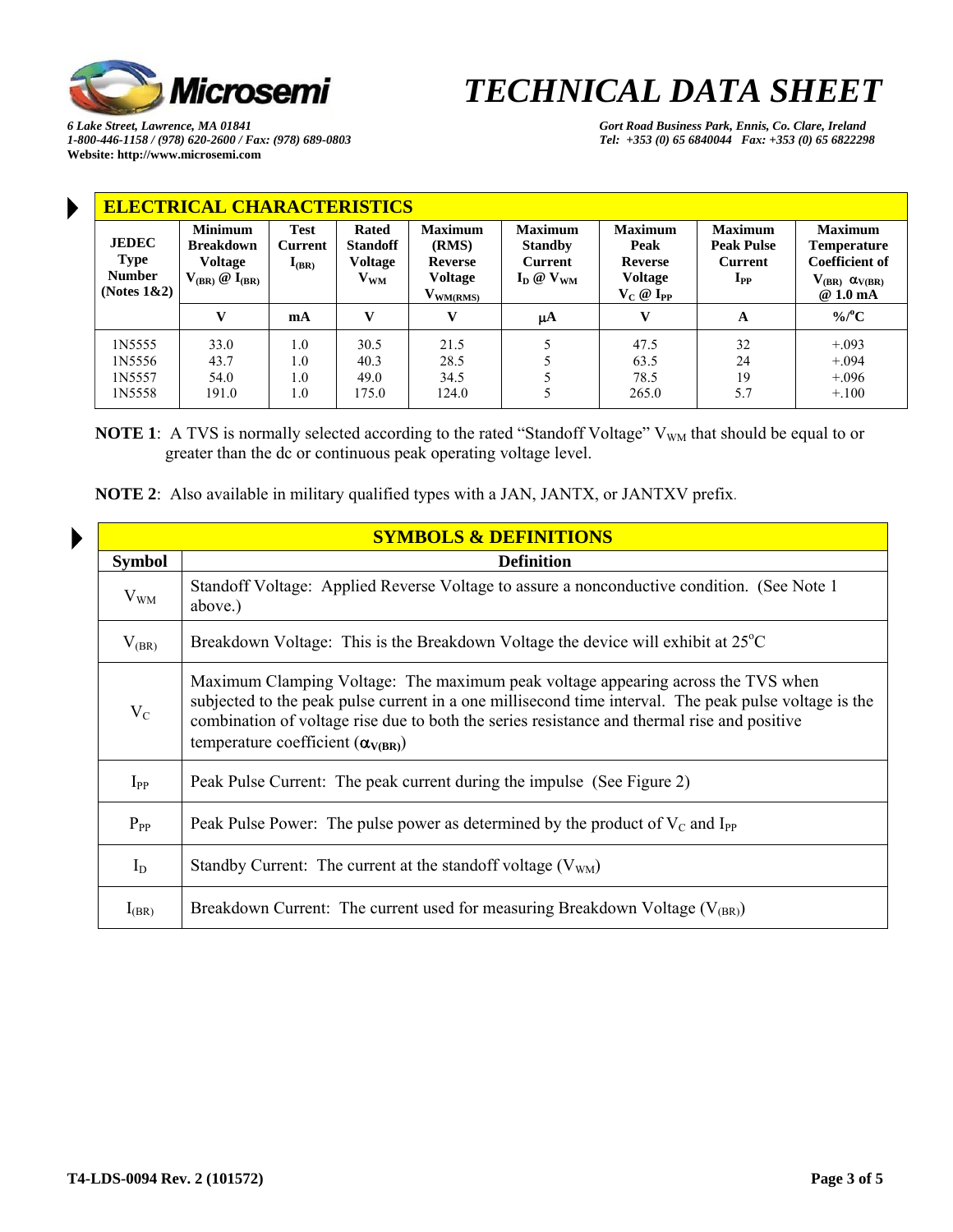

*1-800-446-1158 / (978) 620-2600 / Fax: (978) 689-0803 Tel: +353 (0) 65 6840044 Fax: +353 (0) 65 6822298*  **Website: http://www.microsemi.com** 

*6 Lake Street, Lawrence, MA 01841 Gort Road Business Park, Ennis, Co. Clare, Ireland* 





4



 **FIG. 3** Steady-state power derating curve

TL – lead Temperature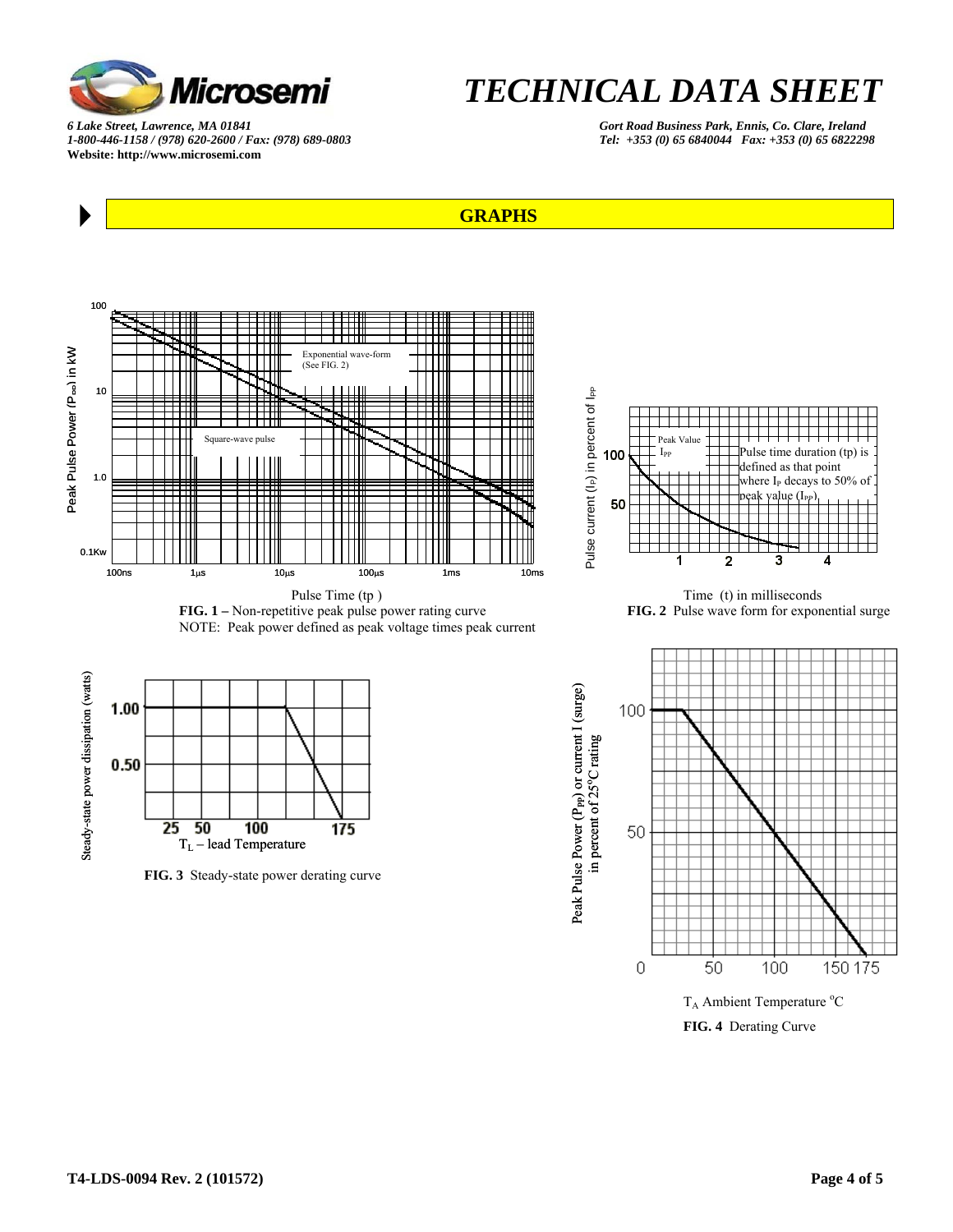![](_page_4_Picture_0.jpeg)

*6 Lake Street, Lawrence, MA 01841 Gort Road Business Park, Ennis, Co. Clare, Ireland*  **Website: http://www.microsemi.com** 

*1-800-446-1158 / (978) 620-2600 / Fax: (978) 689-0803 Tel: +353 (0) 65 6840044 Fax: +353 (0) 65 6822298* 

#### **PACKAGE DIMENSIONS**

![](_page_4_Figure_5.jpeg)

#### **NOTES:**

- 1. Dimensions are in inches.
- 2. Millimeters are given for general information only.
- 3. The major diameter is essentially constant along its length.
- 4. Within this zone, diameter may vary to allow for lead finishes and irregularities.
- 5. Dimension to allow for pinch or seal deformation anywhere along tubulation.
- 6. Lead 1 (cathode) shall be electrically connected to the case.
- 7. In accordance with ASME Y14.5M, diameters are equivalent to φx symbology.

| Symbol     |       | Inches | Millimeters | <b>Notes</b> |   |
|------------|-------|--------|-------------|--------------|---|
|            | Min   | Max    | Min         | Max          |   |
| <b>BD</b>  | .215  | .235   | 5.46        | 5.97         |   |
| BL         | .293  | .357   | 7.44        | 9.07         | 3 |
| <b>BLT</b> |       | .570   |             | 14.48        |   |
| CD         | .045  | .100   | 1.14        | 2.54         | 5 |
| LD         | .025  | .035   | 0.64        | 0.89         |   |
| LL         | 1.000 | 1.625  | 25.40       | 41.28        | 4 |
| LU         |       | .188   |             | 4.78         | Λ |

**FIGURE 1.** Physical dimensions (DO-13).